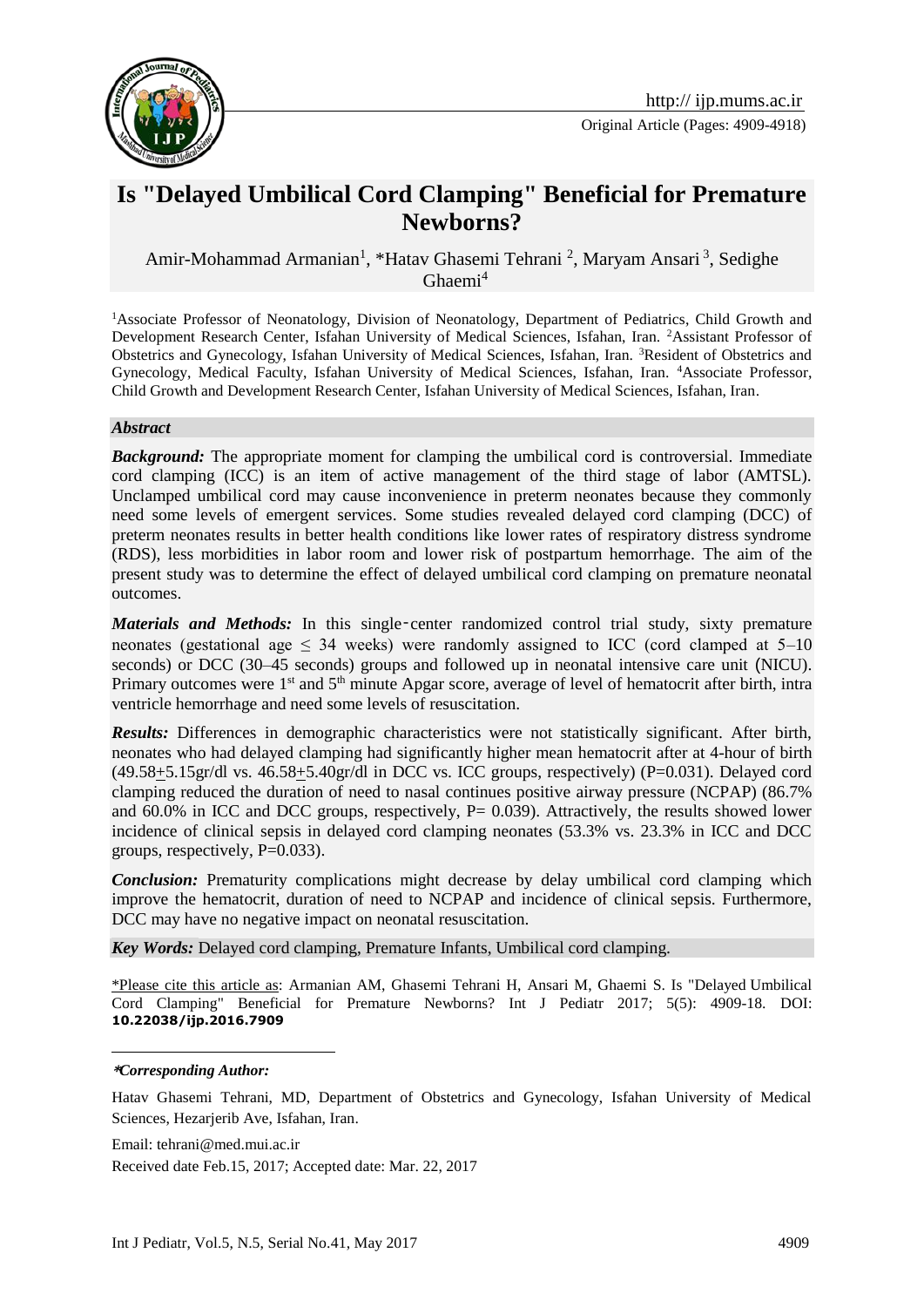# **1- INTRODUCTION**

 Immediately after birth, during neonatal resuscitation, there are still controversial issues which there are no clear answers for them. One of these issues is the question of when the umbilical cord should be clamped. Clamping the umbilical cord after childbirth, is one of the very early interventions (1) and mainly considers as a part of the third stage of labor (2). Since antiquity, there has been considerable controversies regarding the appropriate moment for clamping the umbilical cord (2-6). Physicians` approach is to clamping the cord 10 to 15 seconds just after birth even now which seems unlike ancient time which was clamping the cord 1 to 3 minutes after birth (7).

In 1960s active management of the third stage of labor (AMTSL) proposed in order to reduce postpartum hemorrhage and retained placenta, and became worldwide instantly(8) and by unknown reasons, clamping the cord immediately, was mentioned as an item of AMTSL(9). Immediate cord clamping (ICC) means clamping the cord and cutting in the first 20 seconds after labor without considering whether the cord has stopped pulsing. Perhaps, this decision was made in order to transfer the newborn to neonatal department faster, or facilitate neonatal resuscitation or accessibility to pediatrician (9, 10). Some experts believe that ICC has no physiological rationales, and is not been proved beneficial neither for infant nor the mother (8, 11, 12).

Furthermore, all of the benefits and harms of delayed cord clamping (DCC) versus ICC in preterm infants remains controversial(1-11, 13-25), thus the appropriate time for clamping the cord is still unclear(26). Preterm infants commonly need some levels of service or even resuscitation and then unclamped umbilical cord may cause inconvenience for additional interventions consequently. Despite having more concerns about

occurrence of polycythemia (27) or blood exchange requirement and even the risk of intraventricular hemorrhage (IVH) in preterm infants, these aren`t still confirmed and in some studies preterm infants DCC results in lower rates of respiratory distress syndrome (RDS), improved hematocrit in addition to lower demand for blood transfusion. Mercer JS et al. demonstrated that DCC for a period of 45 seconds after labor in preterm newborns, conveys decline in manifestation of IVH (12). Kaempf et al. concluded that DCC in preterm neonates makes hematocrit improved, lessens neonatal resuscitation requirements and morbidities in labor room (12). However McDonald and Middleton in 2008, observed that DCC doesn`t lead to higher risk of postpartum hemorrhage (28). Based on foregoing, we decided to determine the effect of delayed umbilical cord clamping on premature neonatal outcomes.

### **2- MATERIALS AND METHODS**

# **2-1. Design of randomized clinical trial**

 In this single‑center randomized control trial (RCT) study, infants who born between Jul 2014 and Feb 2015 with a gestational age of  $\leq 34$  weeks and admitted to the tertiary referral neonatal intensive care units (NICU) of the Isfahan University of Medical Sciences at Alzahra and Shahid Beheshti Hospitals, were eligible for participation in the study. Gestational age was determined by the last menstrual period and ultrasound.

After informed consent was obtained from the parents, generally obtained as soon as the possibility of a preterm birth seemed likely and often well before labor and delivery, preterm neonates  $(\leq 34$  weeks' gestation) were randomly assigned to umbilical cord clamping, with a sterile surgical scissors, at 30-45 seconds after delivery (DCC group) or below 5-10 seconds after delivery (ICC group). Allocated infants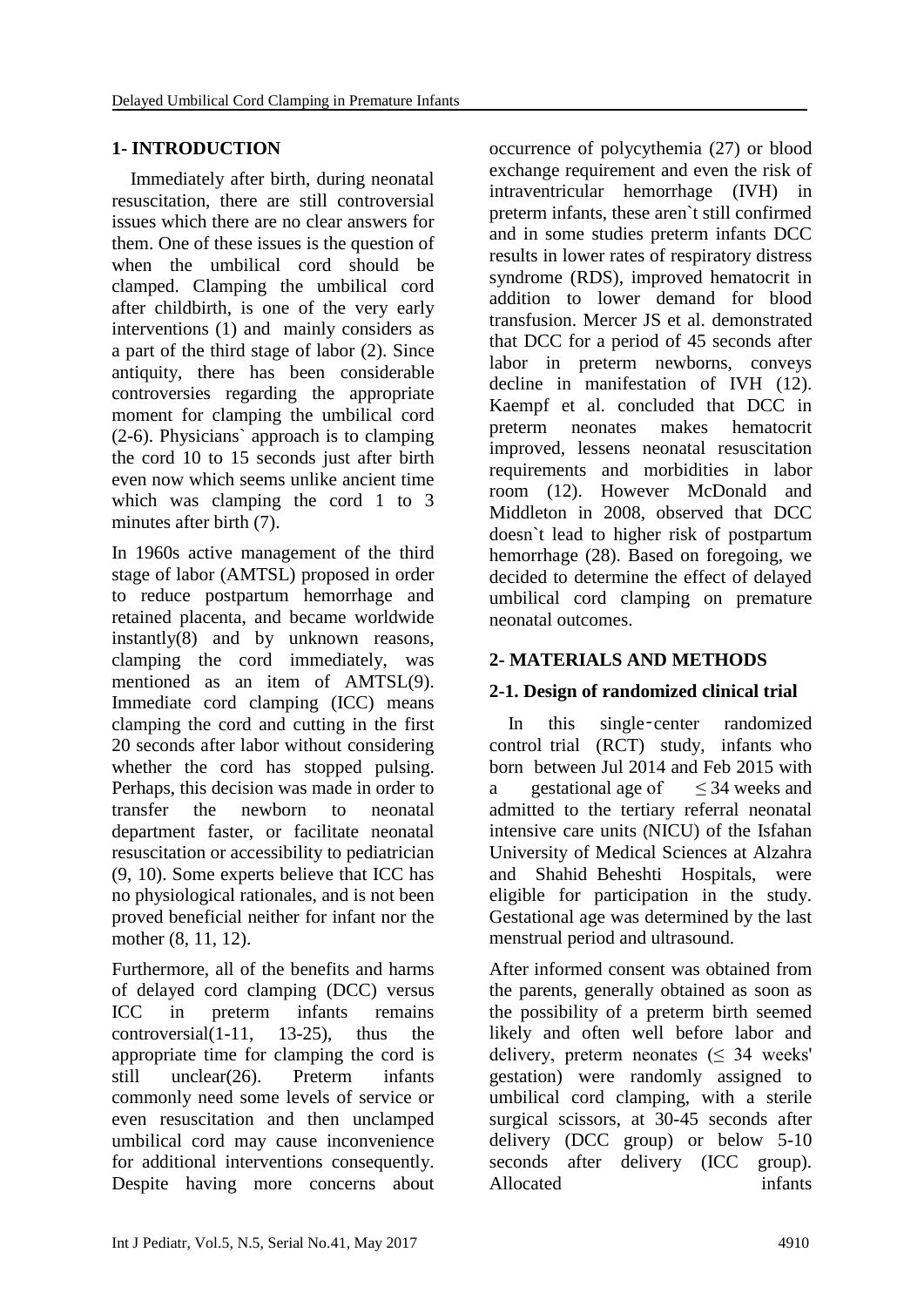were being entered into the study based on the table of random numbers.

#### **2-2. Clinical observations during the hospitalization**

To assess neonatal clinical condition immediately after birth, Apgar scores were measured at 1 and 5 minutes after delivery, with a score of 10 indicating optimal status of heart rate, respiratory effort, muscle tone, response to nasal catheter, and skin color. Apgar score more than seven assigned as normal and interpreted as good health in newborns (29). To interpret neonatal clinical condition during the hospitalization in NICU how many times infants required the insuring and how long infants needed oxygen (days), nasal continues positive airway pressure (NCPAP) and hospitalization had been mentioned.

To investigate neonatal clinical condition patent ductus arteriosus (PDA), intraventricular hemorrhage (IVH), clinical sepsis and necrotizing enterocolitis (NEC) were diagnosed by the pediatric. The NEC was divided into three subgroups: proven, advanced and sustained. Diagnosis of NEC was made as shown in **Figure.1** (30 - 32).

| Stage | Classification | <b>Clinical Signs</b>                                                                                                                     | <b>Radiologic Signs</b>                              |
|-------|----------------|-------------------------------------------------------------------------------------------------------------------------------------------|------------------------------------------------------|
|       | Suspected NEC  | Abdominal distention<br><b>Bloody stools</b><br>Emesis/gastric residuals<br>Apnea/lethargy                                                | Ileus/dilation                                       |
| Ш     | Proven NEC     | As in stage I, plus:<br>Abdominal tenderness<br>±Metabolic acidosis<br>Thrombocytopenia                                                   | Pneumatosis intestinalis and/or portal<br>venous gas |
| Ш     | Advanced NEC   | As in stage II, plus:<br>Hypotension<br>Significant acidosis<br>Thrombocytopenia/disseminated intravascular<br>coagulation<br>Neutropenia | As in stage II, with pneumoperitoneum                |

**Fig.1:** Modified bell staging criteria for necrotizing enterocolitis (30-33).

### **2-3. Laboratory and para-clinical observations**

Blood culture was done for infants who had clinical sepsis been diagnosed for. The hematocrit (HCT) was determined within 4 hours of birth by routing sampling. Normal range of HCT intended as normal was 45 to 50 (29). PDA was confirmed by echocardiography which was done by pediatric heart specialist; in addition, IVH was confirmed by brain ultrasonography (33).

### **2-4. Ethics statement**

This paper is derived from a research project no. 292270 in the Isfahan University of Medical Sciences. The study was approved by the regional ethics review board at university. Written informed consents were obtained from parents. This trial was registered at irct.ir as IRCT2015013010026N5.

#### **2-5. Statistical analysis**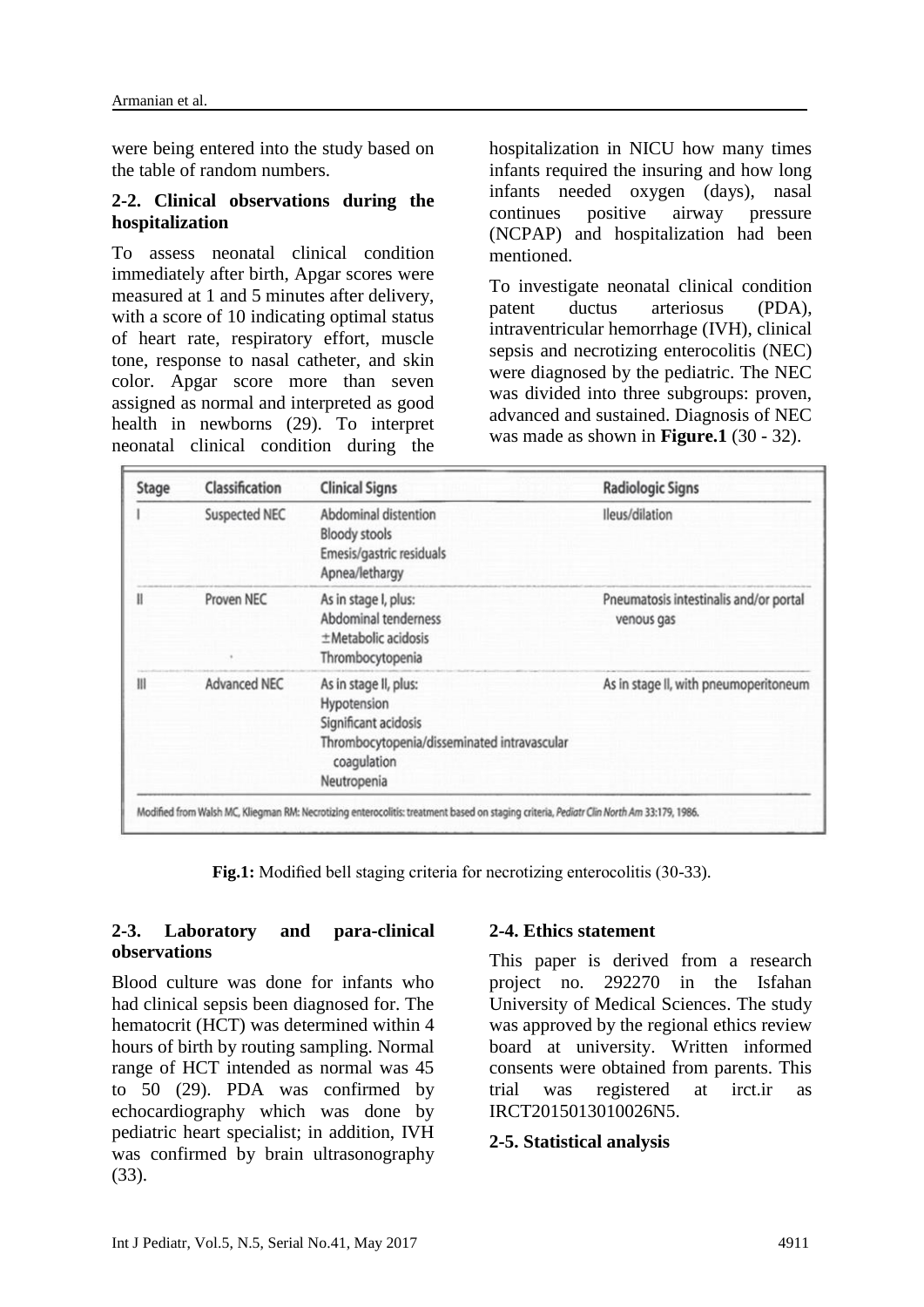For data analysis, several statistical tests were used. For the single measurement outcome variables that were normally distributed, the sample t-test was used.

The Chi-square test or Fisher's exact test were used for comparing the categorical outcome variables between the two groups. For the outcome variables that were measured at multiple time points (i.e., time of oxygenation, HCT, time of hospitalization), Mann-Whitney test was used. The data were analyzed using the Statistical Package for the Social Sciences (SPSS) version 20.0 (SPSS Inc., Chicago, IL, USA). P-value less than 0.05 were significant.

# **3- RESULTS**

 In our study a total of 113 infants who born with a gestational age of  $\leq$  34 weeks. were assessed for eligibility during the study period. Of these, 39 were ineligible because of non-admission to the NICU, twin pregnancy or because the attending was not compliant with the study protocol.

There were a total of 74 infants who met the eligibility criteria, and 11 infants who were excluded because of their parents' refusal to participate, major congenital anomalies, asphyxia. 63 infants underwent randomization (32 in the DCC and 31 in the ICC groups) during the study period and completed the study (**Figure.2**).

Baseline characteristics for early and delay clamping groups who were included did not differ significantly from individuals' variables which were including gender, mortality ratio, kinds of delivery, need for corticosteroid, Apgar, IVH and PDA (**Tables.1, 2**).

After birth, neonates who had delayed clamping had significantly higher mean hematocrit after 4- hour of birth  $(49.58<sub>\pm</sub>5.15gr/dl$  vs.  $46.58<sub>\pm</sub>5.40gr/dl$  in DCC vs. ICC groups)  $(P=0.031)$ . There was a significant difference between two groups in level of hematocrit (HCT) in the 4 th hour of birth, duration of need to NCPAP and clinical sepsis (**Table.2**).

The effects of delayed cord clamping (DCC) were favourable. Average level of hematocrit (measured at around 4- hour of age) was significantly higher in the DCC group (49.58+5.15gr/dl vs. 46.58+5.40  $gr/dl$  in DCC vs. ICC groups;  $P = 0.031$ ) (**Table.2**).

Blood transfusion needing did not differ significantly between two groups. Length of need to NCPAP was significantly higher in the early clamping group (26+86.7 vs.  $18\pm60.0$  hours in ICC vs. DCC groups; P= 0.039); however, length of needing oxygen was not differing between groups (**Table.2**).

In addition, the insuring was not significantly affected by kind of clamping. Incidence of PDA, IVH and retinopathy of prematurity (ROP) were not different between groups. 23.3% of the infants in delayed clamping (DCC) group were having clinical sepsis (as diagnosed in the hospital and by symptoms); while 53.3% in early clamping (ICC) group diagnosed as clinical sepsis (P= 0.033; **Table.2**).

The blood cultures of the infants were not significantly different between groups; however, there was significant difference between groups in experience of clinical sepsis during the hospitalization.

NEC which was divided into three subgroups which could happen in premature infants, but the results revealed that any kinds of NEC were not affected by timing of clamping (all of the infants were not diagnosed for advanced NEC).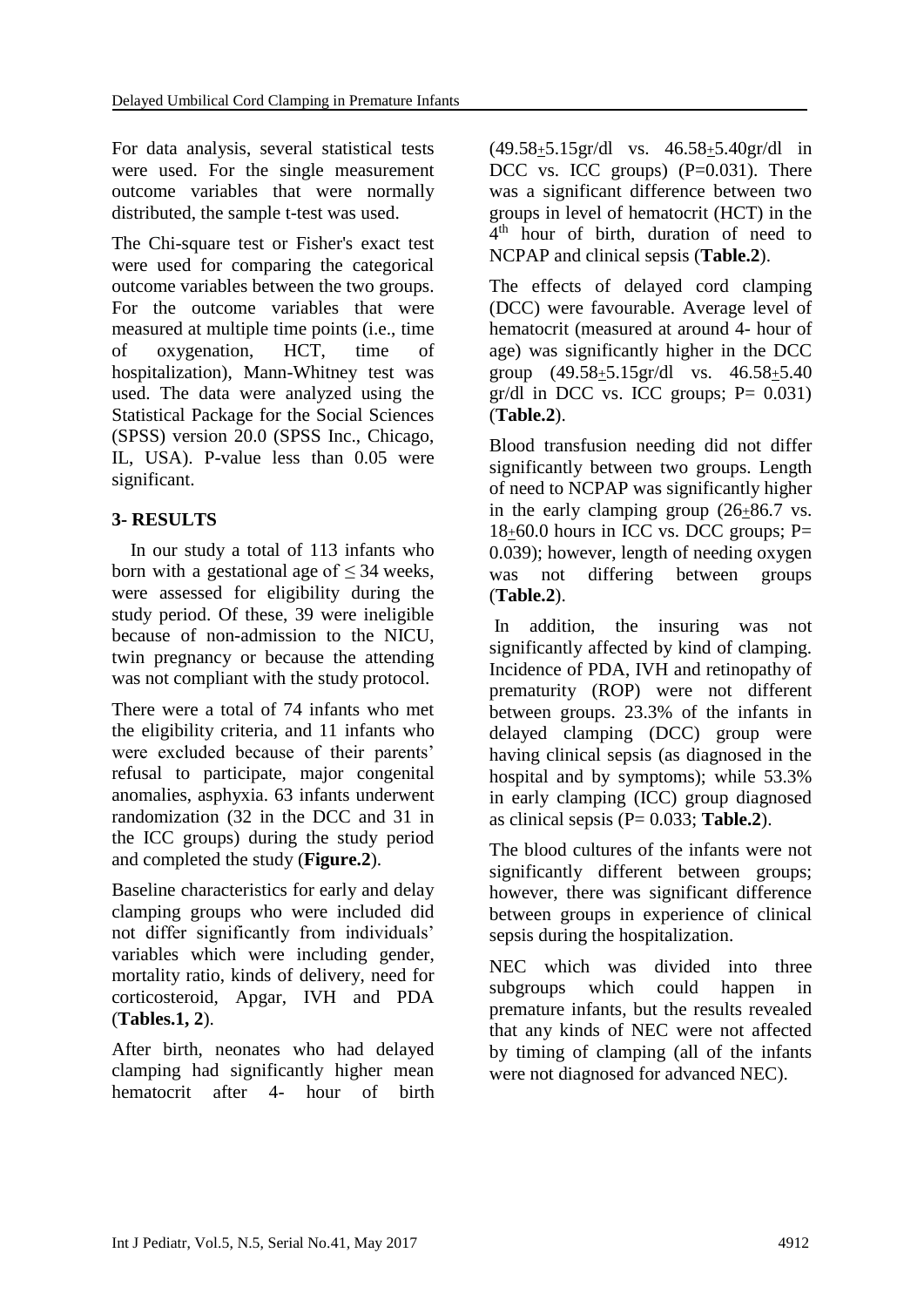

**Fig.2:** CONSORT diagram showing the flow of subjects through each stage of study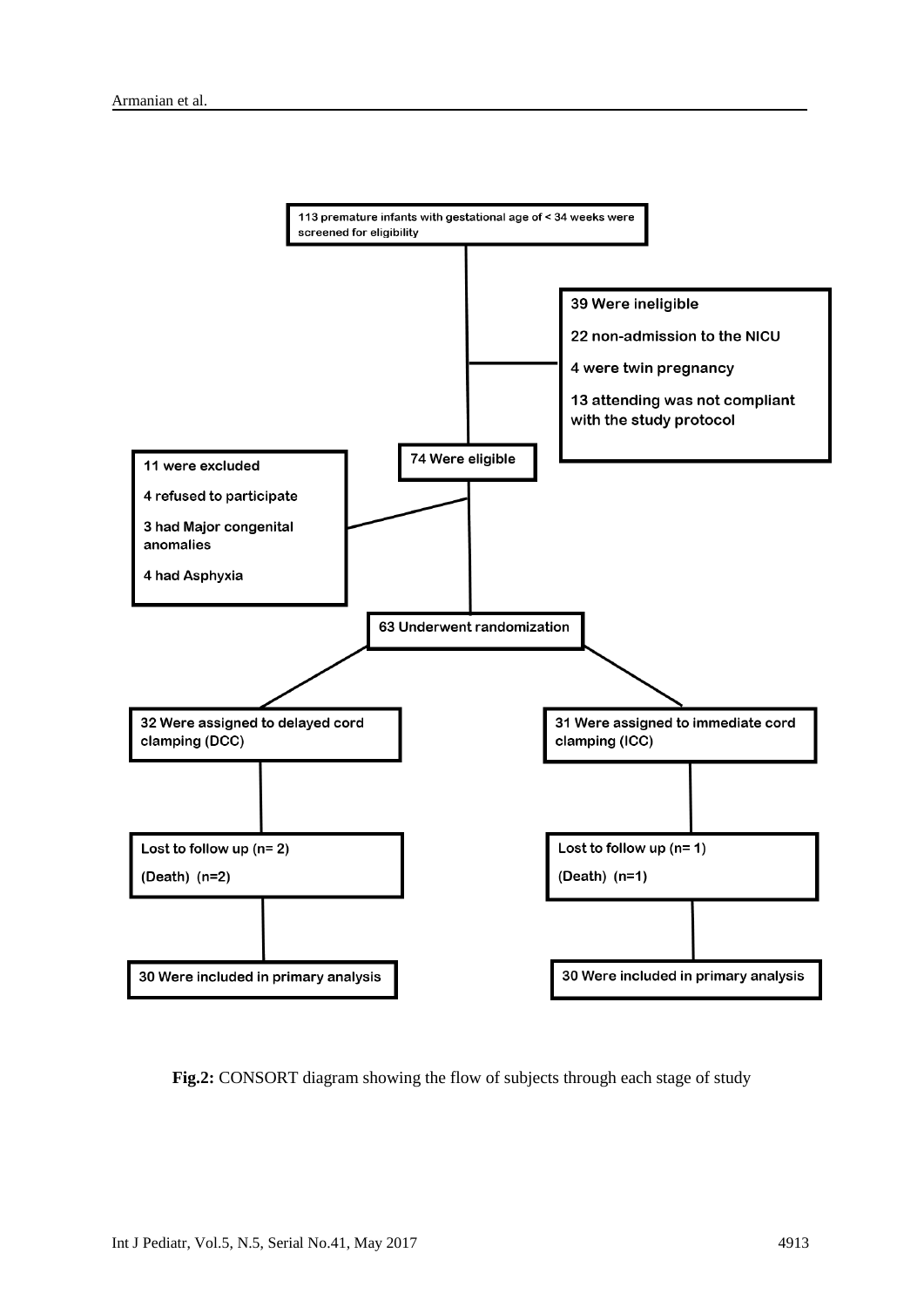| Variables                                                               | $ICC (n=30)$              | $DCC$ (n=30)          | P-value |
|-------------------------------------------------------------------------|---------------------------|-----------------------|---------|
| Gender (%male)                                                          | 13(43.3%)                 | 13(43.3%)             | 0.603   |
| Gestational age (weeks)*<br>$(\text{mean} \pm \text{SD})$               | $30.95 \pm 2.09$          | $31.90 \pm 1.58$      | 0.064   |
| Apgar score in the first minute<br>of life ** (mean $\pm$ SD)           | $6.33 \pm 1.88$           | $6.43 \pm 2.22$       | 0.851   |
| Apgar score in the 5 <sup>th</sup> minute<br>of life ** (mean $\pm$ SD) | $8.67 \pm 1.02$           | $8.63 \pm 1.15$       | 0.907   |
| Birth weight (mean $\pm$ SD)                                            | 1518.33±326.61            | $1597 \pm 281.60$     | 0.327   |
| Type of delivery                                                        |                           |                       |         |
| Cesarean sections<br><b>NVDs</b>                                        | 20(66.7%)<br>$10(33.3\%)$ | 25(83.3%)<br>5(16.7%) | 0.116   |
| Receive corticosteroid before<br>birth                                  | $14(46.7\%)$              | $10(33.3\%)$          | 0.430   |
| <b>IVH</b>                                                              |                           |                       |         |
| Absence                                                                 | 28(93.3%)                 | 27(90.0%)             |         |
| Grade I                                                                 | $1(3.3\%)$                | $0(0.0\%)$            | 0.600   |
| Grade II                                                                | $1(3.3\%)$                | 2(6.7%)               |         |
| Grade III                                                               | $0(0.0\%)$                | $1(3.3\%)$            |         |

| <b>Table-1:</b> Baseline characteristics of infants studied |  |  |  |
|-------------------------------------------------------------|--|--|--|
|-------------------------------------------------------------|--|--|--|

Data mentioned as Mean (SD) or N (%) for all of variables; SD: Standard deviation; ICC: Immediate umbilical cord clamping; DCC: Delayed umbilical cord clamping; NVD: Normal vaginal delivery; IVH: Intraventricular hemorrhage. \*Maternal report of estimated delivery date, verified with medical chart. \*\*The Apgar reported justified by the mentioned symptoms.

| Variables                                                                            | $ICC (n=30)$   | DCC $(n=30)$   | P-value |
|--------------------------------------------------------------------------------------|----------------|----------------|---------|
| Neonatal resuscitation                                                               |                |                |         |
| CPAP, $n$ $%$                                                                        | 17(56.7%)      | 14(46.7%)      | 0.606   |
| PPV, $n$ $(\%)$                                                                      | 7(23.3%)       | 7(23.3%)       | 1.000   |
| PDA, $n$ $%$                                                                         | 7(23.3%)       | $3(10.0\%)$    | 0.299   |
| NEC, $n$ $%$                                                                         |                |                |         |
| Suspected, n (%)                                                                     | 11(36.7%)      | $6(20.0\%)$    | 0.252   |
| Proven, $n$ $(\%)$                                                                   | $0(0.0\%)$     | $1(3.3\%)$     | 1.000   |
| ROP, $n$ $%$                                                                         | 6(20%)         | $3(10\%)$      | 0.472   |
| Clinical sepsis, n (%)                                                               | 16(53.3%)      | 7(23.3%)       | 0.033   |
| Death, $n$ $(\%)$                                                                    | 2(6.7%)        | $1(3.3\%)$     | 1.000   |
| Blood transfusion, n (%)                                                             | 7(23.3%)       | $4(13.3\%)$    | 0.506   |
| <b>INSURE</b>                                                                        | 17(56.7%)      | 11(36.7%)      | 0.195   |
| Duration of need to<br>NCPAP (hours)<br>$(\text{mean} \pm \text{SD})$                | $26 + 86.7$    | $18+60.0$      | 0.039   |
| Hematocrit in the 4 <sup>th</sup><br>hours of life (gr/dl)<br>$(\text{mean} \pm SD)$ | $46.58 + 5.40$ | $49.58 + 5.15$ | 0.031   |

 **Table-2**: Effects of immediate and delayed umbilical cord clamping on neonatal outcomes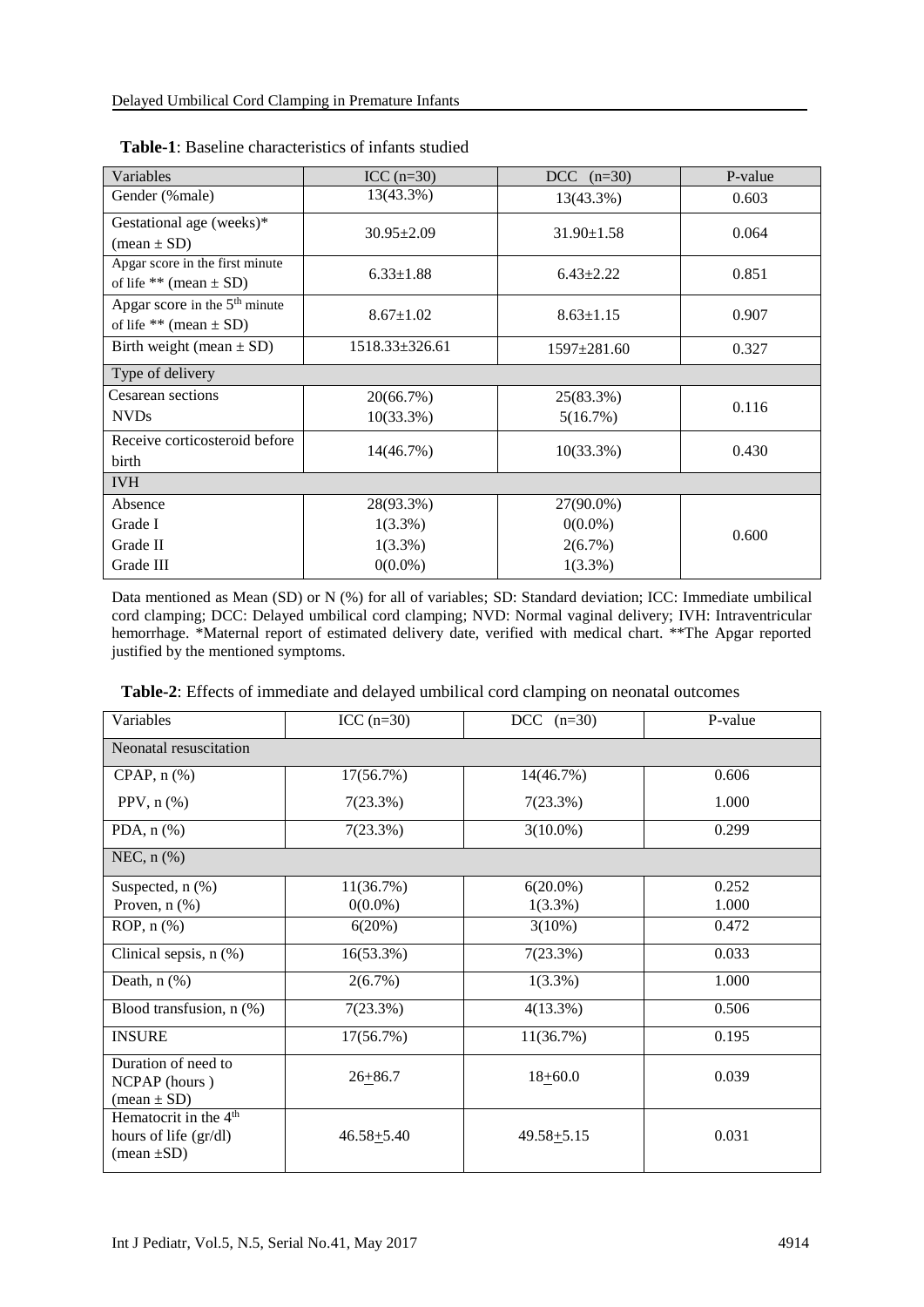| Length of<br>hospitalization**<br>$(\text{day})$ (mean $\pm$ SD) | $13.53 + 9.09$ | $10.97 + 11.27$ | 0.336 |
|------------------------------------------------------------------|----------------|-----------------|-------|
| Oxygen dependency<br>$(\text{day})$ (mean $\pm(SD)$ )            | $5.33 + 6.37$  | $5.33 + 8.84$   | 1.000 |

Data mentioned as Mean (SD) or N (%) for all of variables; SD: Standard deviation; ICC: Immediate umbilical cord clamping; DCC: Delayed umbilical cord clamping; CPAP: continues positive airway pressure; PPV: positive pressure ventilation; PDA: Patent of ductus arteriosus; NEC: Necrotizing enterocolitis; ROP: Retinopathy of prematurity.

#### **4- DISCUSSION**

 Previous studies mentioned that DCC results in decline in the requirement of blood transfusion in newborns who are required because of anemia and low blood pressure, while there is not still proved findings which provides confirmed data due to the effects of DCC in occurring of IVH, although there are few studies which have revealed decrease in IVH as a result of DCC (11). In some other studies there had been evidence that demonstrates DCC improves hematocrit in neonates. The relatively large neonates (30-36 weeks` gestation at birth) required very few red blood cell (RBC) transfusions-regardless of whether they were in ICC or DCC groups- precluding meaningful statistical comparison (26).

The current study demonstrates blood transfusion requirement did not have a meaningful difference in both groups, but hematocrit was meaningfully higher in neonates that were in DCC groups; which might improve the blood flow and decreased complications of prematurity. Furthermore, the existence of IVH in newborns is not affected by the timing of clamping the cord after delivery which is the same as the results in a Strauss et al. study and surprisingly not supporting Mercer et al. study (7, 26). In Rabe et al. study there was no explicit contrast between the two groups regarding the rate of mortality (11) which seems to be similar to the outcomes of this study. NEC and

sepsis appears decline in DCC group which of course has been observed in few studies. Clinical sepsis in ICC group was pointedly more prevalent while NEC did not meaningfully differ in the groups and there is no clear evidence that Apgar scores are significantly different (11). In this study there were higher rates of sepsis in ICC group and there is a probability that this outcome could be related to more NCPAP days and more requirements for oxygenation, and lower hematocrit in ICC group. In the present study results showed that Apgar scores right after birth did not differ significantly in the two groups, but Apgar score in the minute 5 was higher in DCC group. Surprisingly, as one of the rationales for early clamping is to allow the infant to be transferred to a resuscitative place for respiratory support, there are few data on respiratory outcomes (1). Hutton et al., noted that no significance difference was observed between late and early cord clamping in terms of the risk of developing either tachypnea or respiratory grunting (1).

The number of Continuous Positive Airway Pressure (CPAP) required neonates in both groups was not significantly different in the study, while NCPAP requirement was pointedly higher in ICC group which is suggesting that the newborns in ICC group had more respiratory problems. Although, there is no significant difference in the length of hospitalization (days), but the amount of days was higher in ICC group which is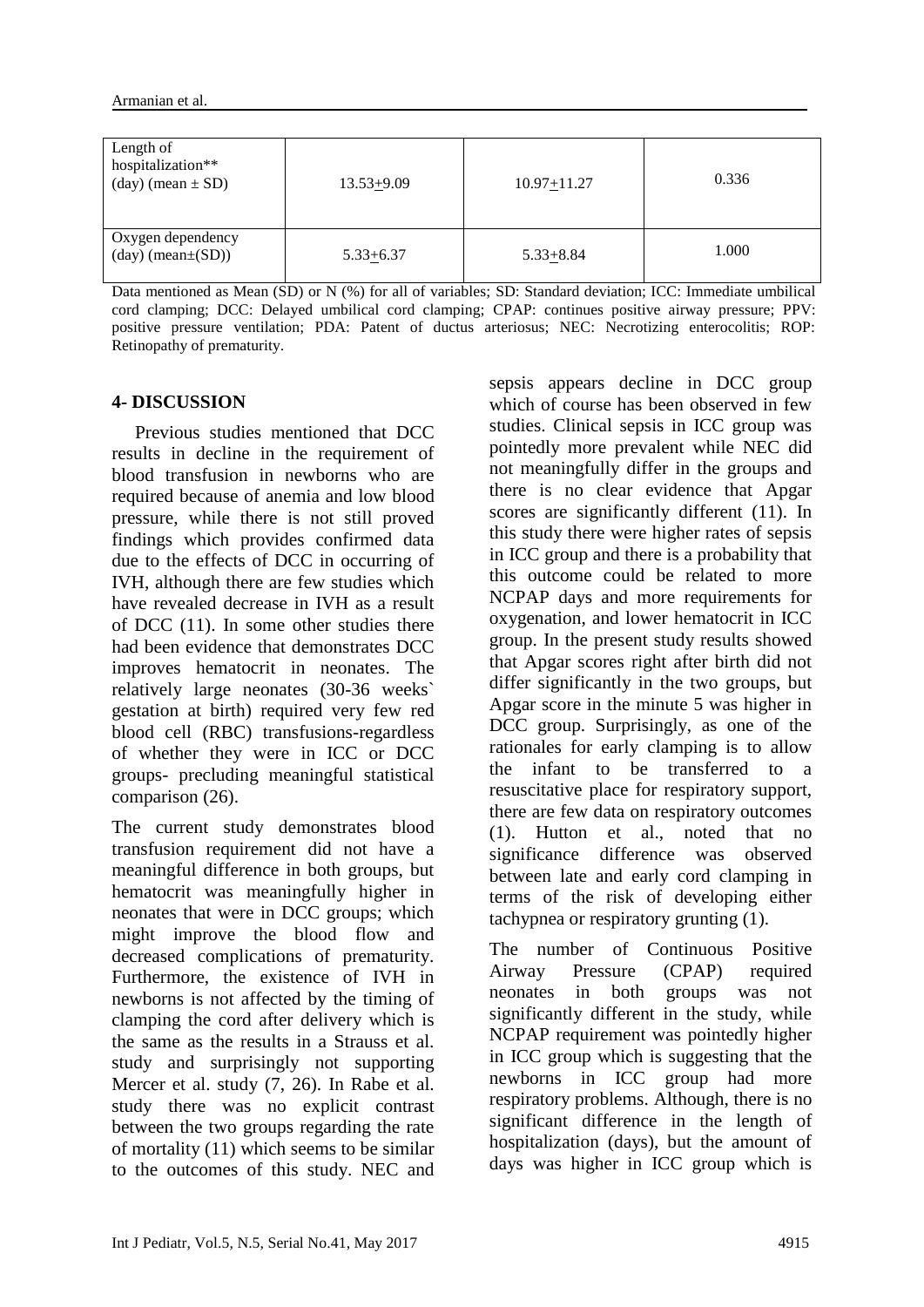providing this idea that the ICC group needs more observations due to having more problems. According to increasing of premature births which is one of the most important cause of neonatal morbidity and mortality (34- 38), investigation of different interventions on neonatal outcomes are of great importance. Hence, further investigations are recommended with larger series of participants and longer follow-up to validate the findings reported in this study.

### **5- CONCLUSION**

 In current study, delayed umbilical cord clamping had favourable effects on level of hematocrit in the  $4<sup>th</sup>$  hours of life, duration of need to NCPAP and incidence of clinical sepsis. Delayed cord clamping also had no negative impact on neonatal resuscitation; although had not favourable effect on blood transfusion, Apgar score in the first and  $5<sup>th</sup>$  minutes of life and IVH. Furthermore incidence of PDA, ROP and NEC were similar in DCC and ICC groups. These findings suggests a possible beneficial effect that should be evaluated in larger studies.

### **6- CONFLICT OF INTEREST:** None.

### **7- REFERENCES**

1. Hutton EK, Hassan ES. Late vs early clamping of the umbilical cord in full-term neonates: systematic review and meta-analysis of controlled trials. Jama. 2007 Mar 21;297(11):1241-52. PubMed PMID: 17374818. Epub 2007/03/22. eng.

2. Downey CL, Bewley S. Historical perspectives on umbilical cord clamping and neonatal transition. Journal of the Royal Society of Medicine. 2012 Aug;105(8):325-9. PubMed PMID: 22907549. Epub 2012/08/22. eng.

3. Geethanath RM, Ramji S, Thirupuram S, Rao YN. Effect of timing of cord clamping on the iron status of infants at 3 months. Indian pediatrics. 1997 Feb;34(2):103-6. PubMed PMID: 9255002. Epub 1997/02/01. eng.

4. Emhamed MO, van Rheenen P, Brabin BJ. The early effects of delayed cord clamping in term infants born to Libyan mothers. Tropical doctor. 2004 Oct;34(4):218-22. PubMed PMID: 15510946. Epub 2004/10/30. eng.

5. Ceriani Cernadas JM, Carroli G, Pellegrini L, Otano L, Ferreira M, Ricci C, et al. The effect of timing of cord clamping on neonatal venous hematocrit values and clinical outcome at term: a randomized, controlled trial. Pediatrics. 2006 Apr;117(4):e779-86. PubMed PMID: 16567393. Epub 2006/03/29. eng.

6. Chaparro CM, Neufeld LM, Tena Alavez G, Eguia-Liz Cedillo R, Dewey KG. Effect of timing of umbilical cord clamping on iron status in Mexican infants: a randomised controlled trial. Lancet. 2006 Jun 17;367(9527):1997-2004. PubMed PMID: 16782490. Epub 2006/06/20. eng.

7. Mercer JS, Vohr BR, McGrath MM, Padbury JF, Wallach M, Oh W. Delayed cord clamping in very preterm infants reduces the incidence of intraventricular hemorrhage and late-onset sepsis: a randomized, controlled trial. Pediatrics. 2006 Apr;117(4):1235-42. PubMed PMID: 16585320. Pubmed Central PMCID: PMC1564438. Epub 2006/04/06. eng.

8. Hutchon DJ. Why do obstetricians and midwives still rush to clamp the cord? BMJ (Clinical research ed). 2010;341:c5447. PubMed PMID: 21068109. Epub 2010/11/12. eng.

9. Raju TN. Timing of umbilical cord clamping after birth for optimizing placental transfusion. Current opinion in pediatrics. 2013 Apr;25(2):180-7. PubMed PMID: 23407180. Epub 2013/02/15. eng.

10. Peltonen T. Placental transfusion- advantage an disadvantage. European journal of pediatrics. 1981 Oct;137(2):141-6. PubMed PMID: 7308224. Epub 1981/10/01. eng.

11. Rabe H, Diaz-Rossello JL, Duley L, Dowswell T. Effect of timing of umbilical cord clamping and other strategies to influence placental transfusion at preterm birth on maternal and infant outcomes. The Cochrane database of systematic reviews.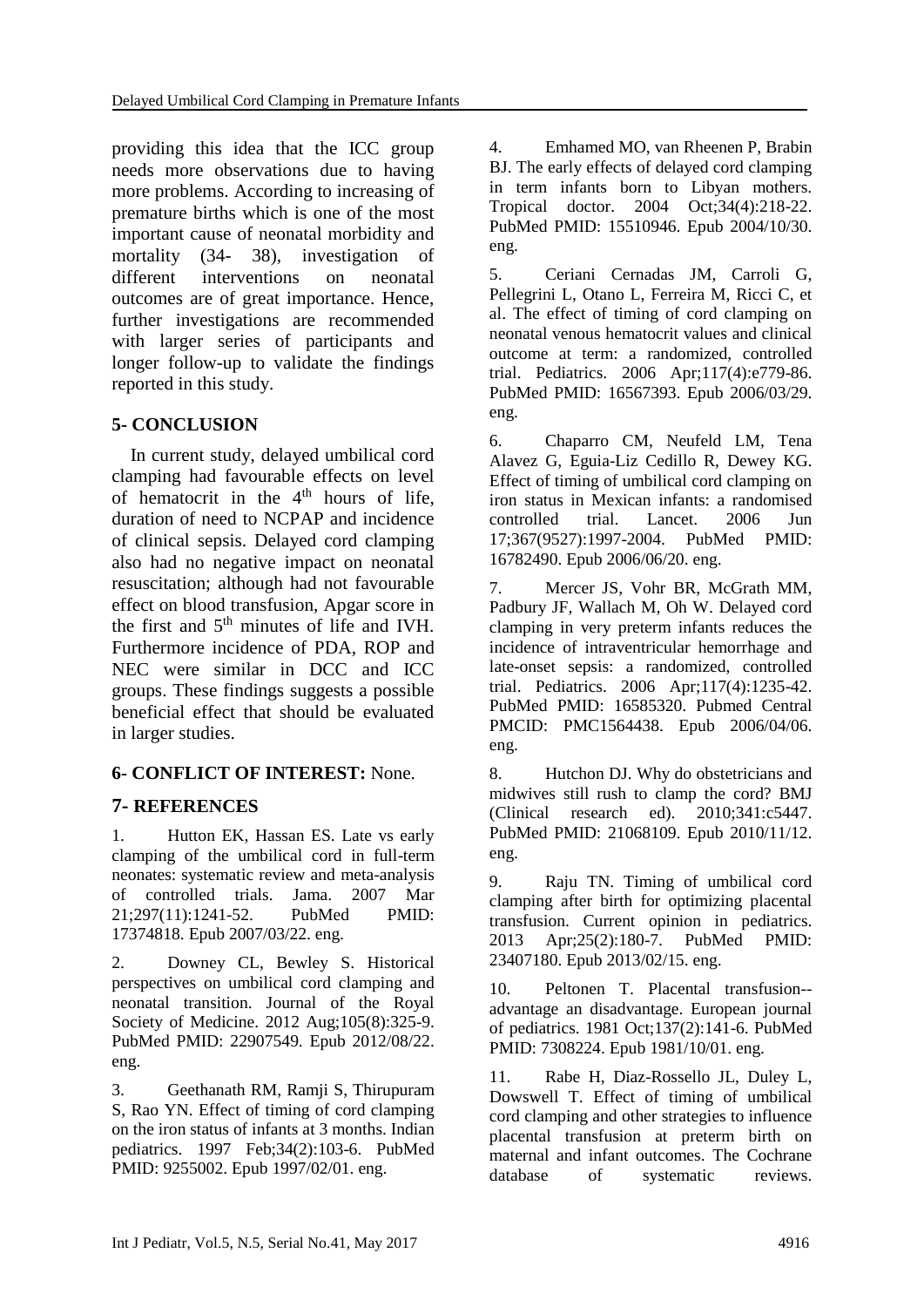2012;8:CD003248. PubMed PMID: 22895933. Epub 2012/08/17. eng.

12. Kaempf JW, Tomlinson MW, Kaempf AJ, Wu Y, Wang L, Tipping N, et al. Delayed umbilical cord clamping in premature neonates. Obstetrics and gynecology. 2012 Aug;120(2 Pt 1):325-30. PubMed PMID: 22825092. Epub 2012/07/25. eng.

13. Garofalo M, Abenhaim HA. Early versus delayed cord clamping in term and preterm births: a review. Journal of obstetrics and gynaecology Canada : JOGC = Journal d'obstetrique et gynecologie du Canada : JOGC. 2012 Jun;34(6):525-31. PubMed PMID: 22673168. Epub 2012/06/08. eng.

14. Levy T, Blickstein I. Timing of cord clamping revisited. Journal of perinatal medicine. 2006;34(4):293-7. PubMed PMID: 16856818. Epub 2006/07/22. eng.

15. Reynolds GJ. Beyond sweetness and warmth: transition of the preterm infant. Archives of disease in childhood Fetal and neonatal edition. 2008 Jan;93(1):F2-3. PubMed PMID: 18156444. Epub 2007/12/25. eng.

16. Aladangady N, McHugh S, Aitchison TC, Wardrop CA, Holland BM. Infants' blood volume in a controlled trial of placental transfusion at preterm delivery. Pediatrics. 2006 Jan;117(1):93-8. PubMed PMID: 16396865. Epub 2006/01/07. eng.

17. Eichenbaum-Pikser G, Zasloff JS. Delayed clamping of the umbilical cord: a review with implications for practice. Journal of midwifery & women's health. 2009 Jul-Aug;54(4):321-6. PubMed PMID: 19555916. Epub 2009/06/27. eng.

18. Rabe H, Reynolds G, Diaz-Rossello J. A systematic review and meta-analysis of a brief delay in clamping the umbilical cord of preterm infants. Neonatology. 2008;93(2):138- 44. PubMed PMID: 17890882. Epub 2007/09/25. eng.

19. Yao AC, Lind J. Effect of gravity on placental transfusion. Lancet. 1969 Sep 6;2(7619):505-8. PubMed PMID: 4184835. Epub 1969/09/06. eng.

20. Linderkamp O. Placental transfusion: determinants and effects. Clinics in perinatology. 1982 Oct;9(3):559-92. PubMed PMID: 6761038. Epub 1982/10/01. eng.

21. Pisacane A. Neonatal prevention of iron deficiency. BMJ (Clinical research ed). 1996 Jan 20;312(7024):136-7. PubMed PMID: 8563525. Pubmed Central PMCID: PMC2349828. Epub 1996/01/20. eng.

22. Mercer JS. Current best evidence: a review of the literature on umbilical cord clamping. Journal of midwifery & women's health. 2001 Nov-Dec;46(6):402-14. PubMed PMID: 11783688. Epub 2002/01/11. eng.

23. Blackburn S. Hyperbilirubinemia and neonatal jaundice. Neonatal network : NN. 1995 Oct;14(7):15-25. PubMed PMID: 7565524. Epub 1995/10/01. eng.

24. Perlman JM, Wyllie J, Kattwinkel J, Atkins DL, Chameides L, Goldsmith JP, et al. Part 11: Neonatal resuscitation: 2010 International Consensus on Cardiopulmonary Resuscitation and Emergency Cardiovascular Care Science With Treatment Recommendations. Circulation. 2010 Oct 19;122(16 Suppl 2):S516-38. PubMed PMID: 20956259. Epub 2010/10/22. eng.

25. Wyllie J, Perlman JM, Kattwinkel J, Atkins DL, Chameides L, Goldsmith JP, et al. Part 11: Neonatal resuscitation: 2010 International Consensus on Cardiopulmonary Resuscitation and Emergency Cardiovascular Care Science with Treatment Recommendations. Resuscitation. 2010 Oct;81 Suppl 1:e260-87. PubMed PMID: 20956039. Epub 2010/10/20. eng.

26. Strauss RG, Mock DM, Johnson KJ, Cress GA, Burmeister LF, Zimmerman MB, et al. A randomized clinical trial comparing immediate versus delayed clamping of the umbilical cord in preterm infants: short-term clinical and laboratory endpoints. Transfusion. 2008 Apr;48(4):658-65. PubMed PMID: 18194383. Pubmed Central PMCID: PMC2883857. Epub 2008/01/16. eng.

27. Ultee CA, van der Deure J, Swart J, Lasham C, van Baar AL. Delayed cord clamping in preterm infants delivered at 34 36 weeks' gestation: a randomised controlled trial. Archives of disease in childhood Fetal and neonatal edition. 2008 Jan;93(1):F20-3.